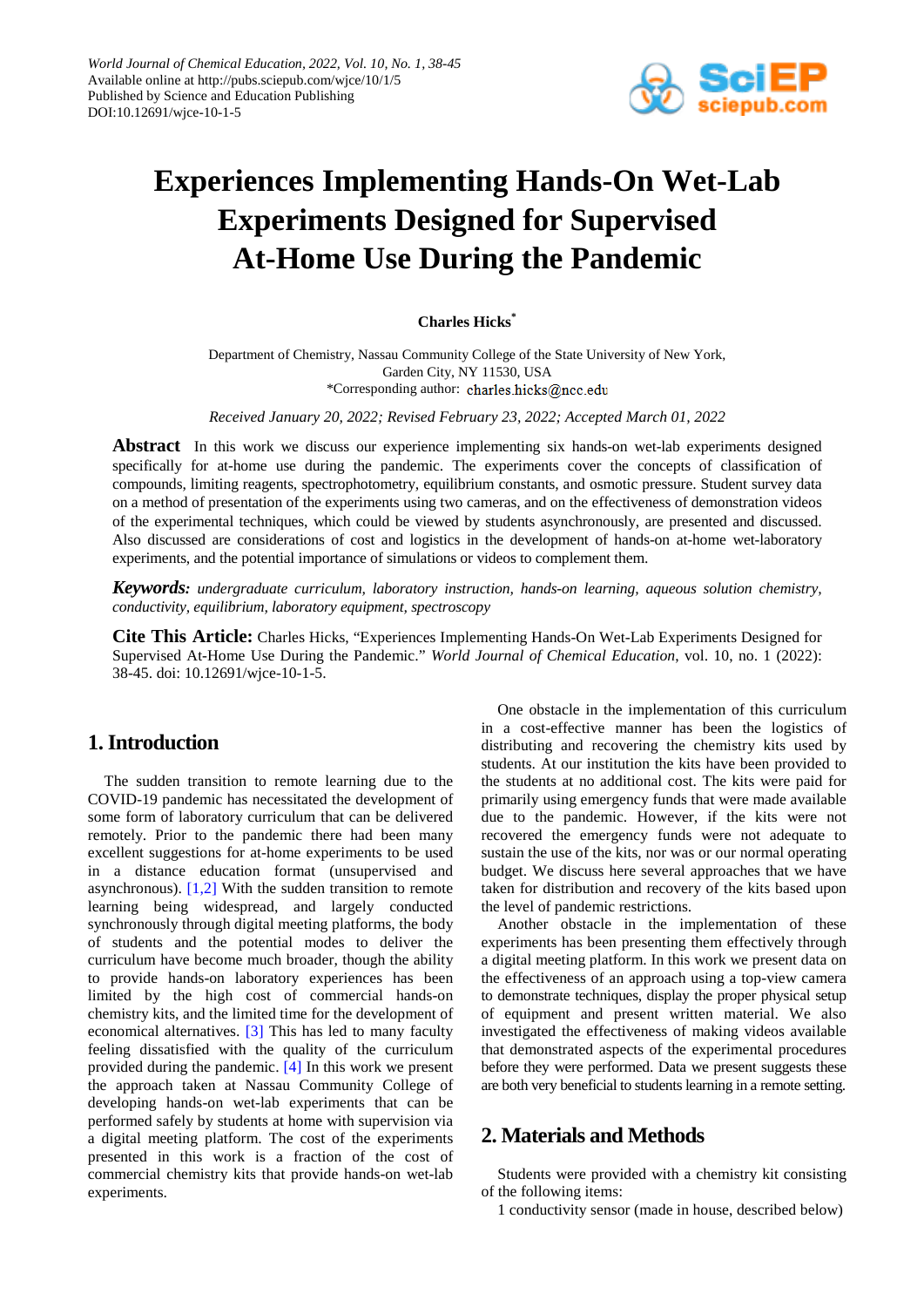1 power supply with alligator clips (3-volt) 1 LED (12-volt) 100 mL plastic graduated cylinder 250 mL separatory funnel 1 vial containing 100 strips of Blue Litmus paper 1 vial containing 100 strips of Red Litmus paper  $3 \times 120$  mL screw lid containers 1 digital scale (0.01 g) 10 plastic centrifuge tubes (15 mL) 16 large paper cups 4 small paper cups 16 painter's filters 16 coffee filters 3 plastic eyedroppers 1 squirt bottle 1 plastic weighing boat 1 mortar and pestle 24 interlocking plastic blocks  $(1\frac{1}{4} \times 5/8)$  inch) 1 interlocking plastic block baseplate  $(5 \times 10$ -inch) 5.5 ft of dialysis tubing (precut into 6-inch lengths) 1 microfiber rag  $2 \times 500$  mL bottles of distilled drinking water 30 grams calcium chloride dihydrate 10 grams of magnesium sulfate heptahydrate 1.0 gram of citric acid 2.5 grams of calcium sulfate 1.0 gram of arginine 1.0 gram of sodium chloride 30 grams of sucrose 100 mL of canola oil 10 mL of triethyl citrate 100 mL of a sports drink 15 mL of 1.0 % acetic acid 0.50 mL of green food coloring 9 light filters (made in house, described below) 1 LED flashlight (100 lumen) 5 AAA batteries 2 plastic cuvettes

In addition to the items in the kit that was provided to them, the students themselves were required to provide: a small pot

a coffee mug a pair of scissors

ice

a smartphone

Students were also required to have access to a sink with hot and cold running water and to have a dedicated work area in view of their camera where samples could be left undisturbed to dry or equilibrate.

## **2.1. Construction of Equipment Made in House**

A number of excellent conductivity apparatus have been described previously. [\[5,6,7,8\]](#page-6-3) The design used in these experiments is shown in [Figure 1.](#page-1-0) It was settled upon based on its simplicity, making it amenable to the necessity that a large number of them be constructed by our technical assistants. Additionally, it is compact enough that it can be used to test a solution in a 15 mL centrifuge tube and is easily assembled and disassembled in order to troubleshoot it. This device is sensitive enough to detect a higher level of electrolyte impurities in our local tap water than in the distilled bottled water provided in the kit.

The light filters used were of our own design and were constructed in-house. They were created from combinations of inexpensive plastic-colored films used in stage lighting. The spectra of the full set of filters, normalized to a maximum transmittance of 1.0 is shown in [Figure 2.](#page-2-0) Details on the construction of the conductivity apparatus and the light filters are provided in the supporting files.

<span id="page-1-0"></span>

Figure 1. a) Components of the conductivity apparatus b) Assembled conductivity apparatus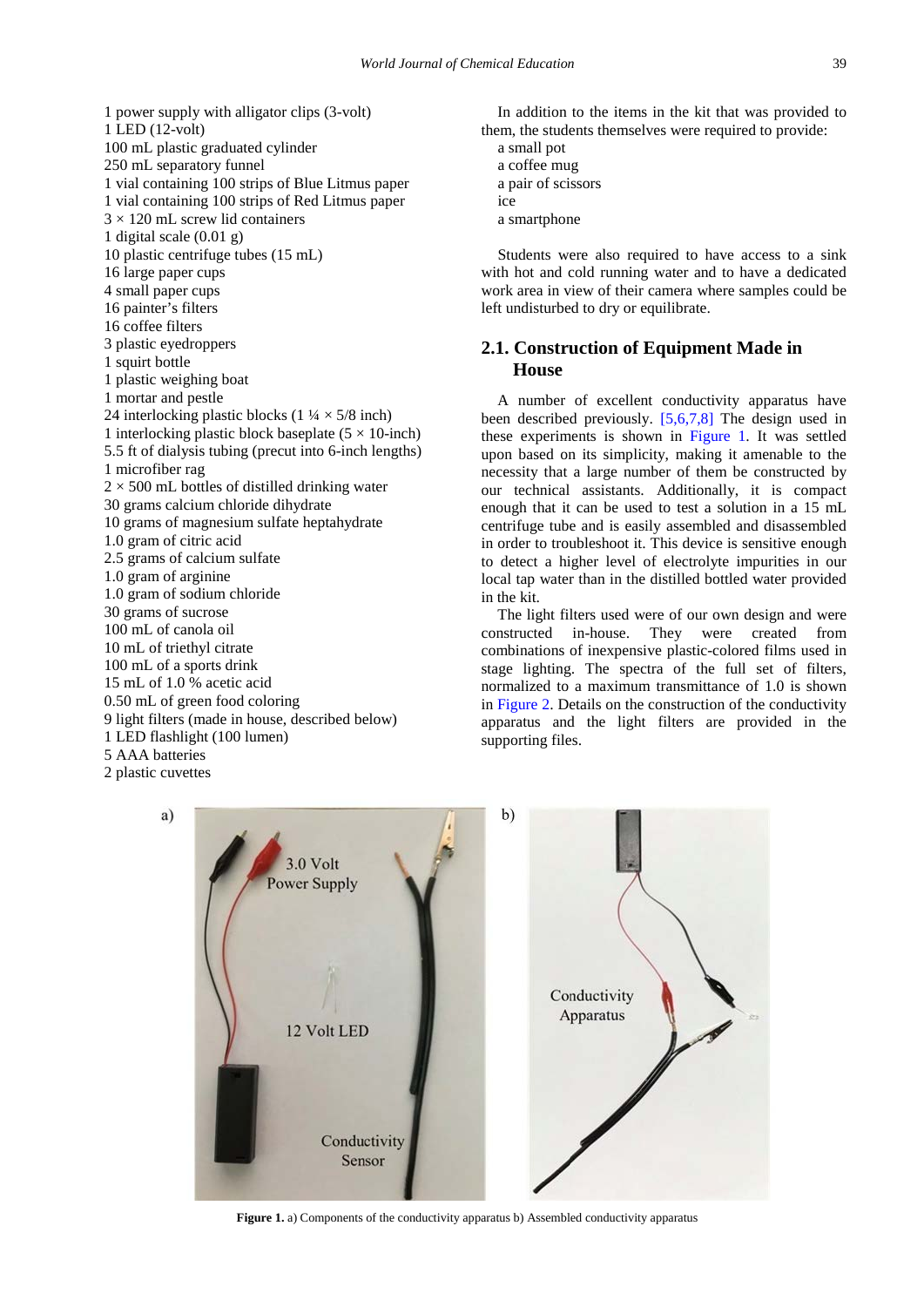<span id="page-2-0"></span>

**Figure 2.** Normalized transmittance spectra of filters used in the experiment "Building a spectrophotometer and using it to measure an absorption spectrum"

#### **2.2. Safety Hazards**

Safety was a primary consideration in the development of these experiments. Cuts from sharps or broken glassware and burns are the two most common injuries sustained in chemistry laboratories. [\[9\]](#page-6-4) None of the procedures discussed here calls for any potentially dangerous sharp objects or an open flame, a spark, or a heat source, other than hot tap water. All the chemicals used are either food substances or ones that the American Food and Drug Administration has categorized as Generally Recognized as Safe for use as a food additive or ingredient. None of the chemicals are classified as corrosive or flammable at the concentrations provided to the students. None of the experiments produced waste requiring special disposal considerations. All the waste could safely be washed down the sink or disposed of in the trash. All the chemicals can be shipped via private carriers (except those prohibiting the shipment of liquids) with no special considerations with respect to packaging or disclosure, other than the requirement that they are labeled clearly with chemical names, and that all the SDS sheets be enclosed. Our department maintained the same safety requirements, that students wear goggles and a laboratory coat, when performing these experiments. These experiments have been performed at our institution by 523 students without any reported safety incidents.

#### **2.3. Mode of Delivery of the Course Content**

In a traditional face-to-face laboratory setting instructors can effortlessly switch between writing on a chalkboard and demonstrating a technique or displaying the proper physical setup of equipment. In the remote setting a deliberate effort must be made to seamlessly perform these same actions. Our approach to addressing

this problem has been to use two cameras in presenting and supervising these experiments. When just speaking to the class, a single camera directed at the instructor's face was used, but when writing on paper to show how to perform calculations, demonstrating techniques, or displaying the proper physical setup of equipment, a second camera providing a top view of the bench was used instead [\(Figure 3\)](#page-3-0). In this mode the top view occupies most of the screen for the students, but the first camera focused on the instructor still appears in a small box in the upper right-hand corner. One major difficulty reported by instructors when teaching through a digital meeting platform is in presenting handwritten work on a whiteboard. [\[10\]](#page-6-5) Using the top-view camera in the manner described here allows instructors to write directly on paper and have it occupy a large portion of the screen for clear viewing by students. This aspect of teaching through a digital meeting platform we have found so effective that we have adopted it not just for remote laboratories, but also to conduct simultaneous remote and face-to-face lectures. For students attending the lecture face-to-face they view the instructor's slides and handwritten work projected on a screen in the classroom as the instructor conducts and records the class through a digital meeting platform. Students that are quarantined or otherwise absent can attend the lecture remotely or view a recording of it asynchronously. The use of the top-view camera is also in many ways superior to a face-to-face laboratory demonstration. By use of the top-view camera all the students can always have an unobstructed view of the instructor's benchtop. Additionally, being able to quickly raise or lower the camera allows the instructor to easily switch from showing their whole benchtop to focusing on a data table or single line in the procedure. By bringing the camera very close to the surface of the benchtop the magnification achieved allows incredible detail to be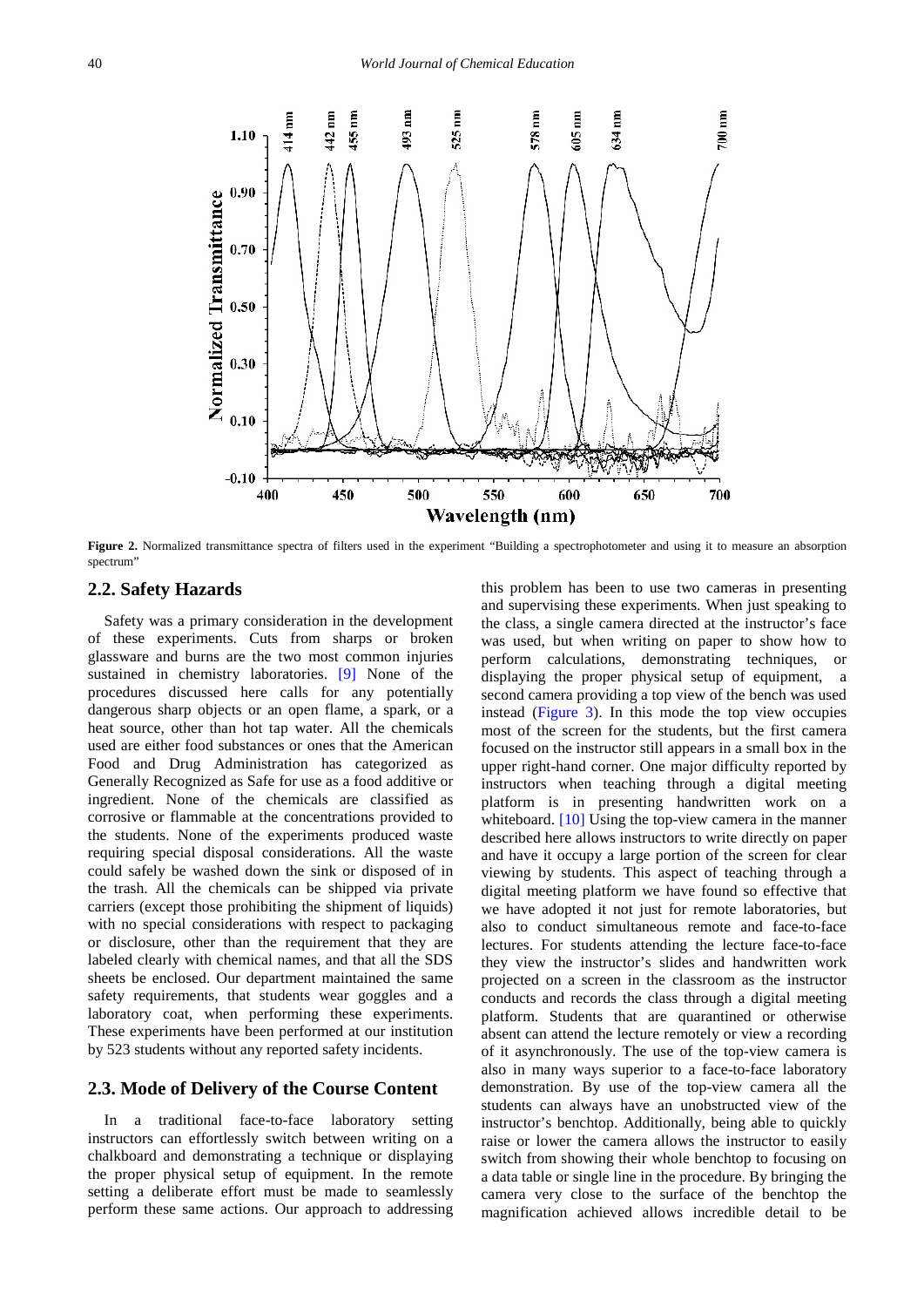shown, such as the meniscus of a liquid, the markings on a measurement device, or the shape of small crystals. Views this close cannot be shared in a traditional face-to-face demonstration.

<span id="page-3-0"></span>



 $b)$ 



**Figure 3.** a) Top-view camera with mount b) View of benchtop as seen by students through the top-view camera

For all the experiments described here videos demonstrating critical portions of the procedure or discussing concepts related to the experiments were produced and made available to students as resources to be used before class as pre-laboratory preparation, or after class when preparing their reports. These videos were a particularly valuable resource to students that were occasionally unable to attend class due to COVID-19 related, or other short-term difficulties. At our institution both before and during the pandemic we have not offered laboratory courses in an asynchronous distance education format, though we did allow a small number of asynchronous makeup labs. Performance of these labs was greatly assisted by these demonstration videos, along with the video of the class meeting itself.

#### **2.4. Synopsis of the Experiments**

#### **2.4.1. Classification of Compounds Based on Conductivity, Solubility, and Litmus Testing**

In this experiment students classify five compounds: sucrose, magnesium sulfate, arginine, citric acid and calcium sulfate. In Part I of this experiment, students attempt to dissolve 1.0-gram of each compound in increasing volumes of water to determine the compound's solubility classification (very soluble, freely soluble, soluble, etc.). In Part II students compare the conductivity of the solutions prepared in Part I, to standard solutions (1.0 % sodium chloride, 1.0 % acetic acid and distilled water) in order to classify the compounds as strong electrolytes, weak electrolytes or non-electrolytes. In Part III of this experiment students use red and blue litmus paper to test the solutions they prepared in Part I. Using the data from all three parts of the experiment students classify each of the compounds as either a: strong acid, strong base, salt, weak acid, weak base, soluble nonelectrolyte, or a compound of undetermined classification due to its very low solubility.

#### **2.4.2. Graphical Study of the Limiting Reagent Effect**

In this experiment students study the precipitation reaction:

$$
Mg(SO_4)_2(aq) + CaCl_2(aq) \rightarrow CaSO_4(s) + MgCl_2(aq)
$$

Students prepare stock solutions of both calcium chloride (~7.3 M, saturated) and magnesium sulfate  $(-0.36 \text{ M})$ . The same volume of magnesium sulfate stock solution (7.0 mL) is placed in ten 15-mL centrifuge tubes. Calcium chloride stock solution is added to each of these tubes in amounts that vary from 5 drops to 7 mL. After mixing and allowing the reaction to come to equilibrium, the contents of each tube is filtered through a pre-weighed coffee filter. The filtrate is washed several times with water to remove the soluble product and unreacted reactants. The filters are then hung to dry for a week. After drying, the filters are weighed and a graph of Mass of CaSO4 obtained versus Number of Drops of Calcium Chloride added is prepared. The limiting reagent is magnesium sulfate for all but the first few trials, so if the samples are adequately washed and thoroughly dried this graph will display a very clear pattern of increasing for the first few trials with the smallest amounts of calcium chloride added and then leveling off due to the magnesium sulfate becoming the limiting reagent.

#### **2.4.3. Building a Spectrophotometer and Using It to Measure an Absorption Spectrum**

Many excellent spectrophotometry experiments for at-home use have been already described.  $[11, 12, 13, 14]$ The idea for the spectrophotometer used in this experiment was similar to one described previously [\[15\]](#page-6-7) in that it used interlocking plastic blocks, though rather than using a diffraction grating as the monochromator we used the set of light filters described in *Materials and Methods,*  and the camera of a smartphone was used as the light detector. The spectrophotometer students construct is shown in [Figure 4.](#page-4-0) The interlocking plastic-block baseplate is immobilized to the tabletop with double-stick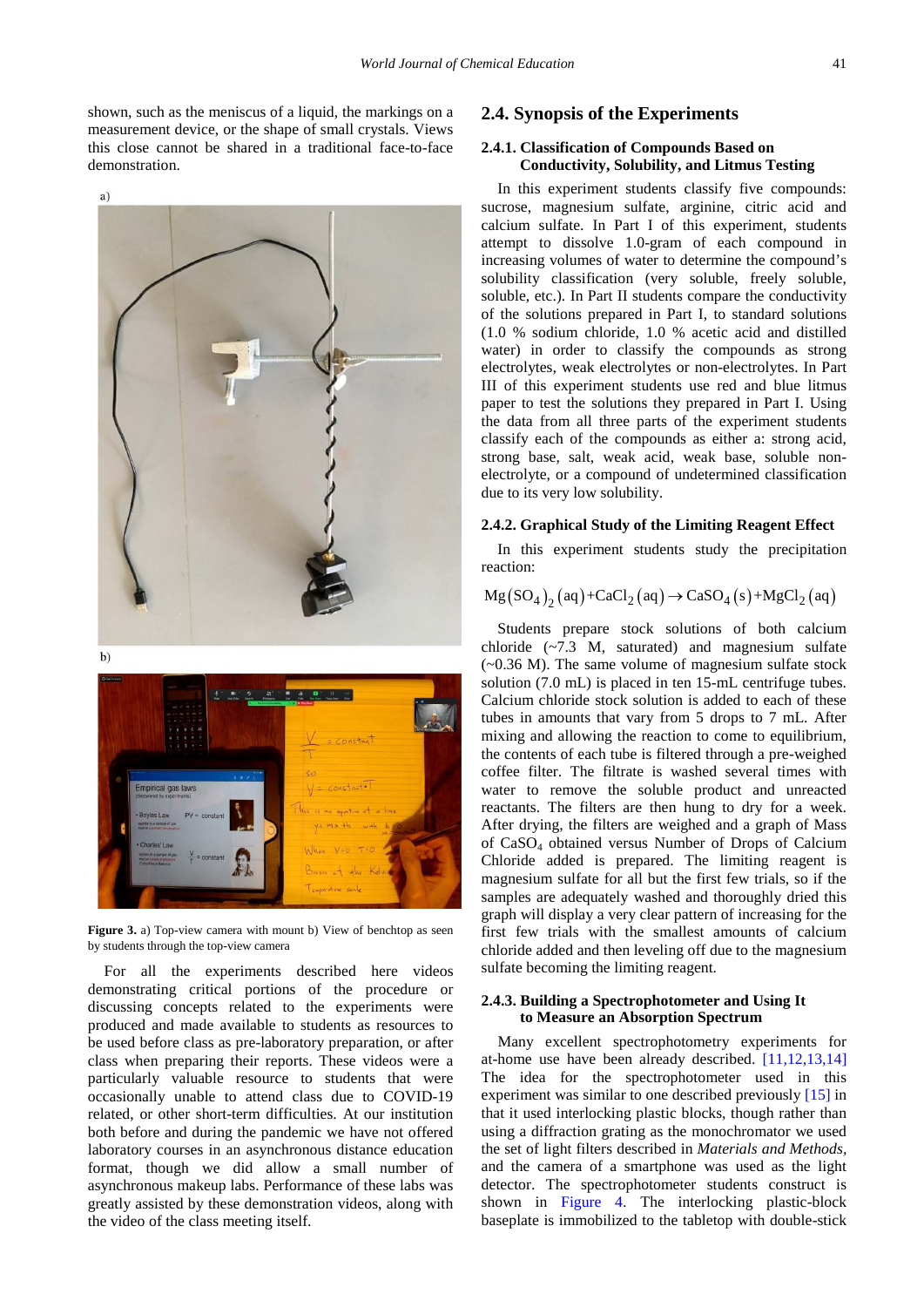tape. The position of the flashlight varies based upon the filter being used, so after it has been aligned with a particular filter it is taped down to immobilize it. The light intensities are measured using a free app (Color Assist Lite for Apple Users and Color Grab for Android Users) that reports RGB values. Students read either the R, G or B value based upon the wavelength of the filter they are using. The solution students measure the spectrum of is a dilute solution of green food coloring. Data collected on the same solution, using both a commercial spectrophotometer and the interlocking plastic-block spectrophotometer, is shown in [Figure 5.](#page-4-1)

#### **2.4.4. Determination of the Canola Oil-water Partition Coefficient of Triethyl Citrate by Refractometry**

Students prepare two sets of standard solutions containing 0-10% (m/m) triethyl citrate. One set is prepared in canola oil and the other in water. The refraction of each of these standard solutions is measured using a handheld refractometer. This data is used to create two calibration curves: Refraction versus Percent Triethyl Citrate in Water, and Refraction versus Percent Triethyl Citrate in Canola Oil. A mixture of canola oil, water, and triethyl citrate is also prepared and the refraction of samples of the equilibrated canola oil and water layers are each determined. The percentages of triethyl citrate in both the equilibrated canola oil and water layers are determined graphically from the calibration curves. The mass/mass percentages obtained from the calibration curves are used along with the densities of water and canola oil to calculate mass/volume percentages and then the partition coefficient.

#### **2.4.5. Determination of the Temperature Dependence of the Solubility Product of Calcium Sulfate**

Students prepare saturated solutions of calcium sulfate in hot tap water, room temperature water and ice water, from pre-measured masses of calcium sulfate. After allowing the mixtures to equilibrate, each is filtered through a pre-weighed coffee filter. After allowing the filter to air dry for a week, the masses of undissolved calcium sulfate are determined by weighing the filters. From this data the masses, moles and equilibrium molarities of dissolved calcium sulfate are all calculated. Using an ICE table the  $K_{\text{sp}}$  is calculated at all the three temperatures. Finally, students prepare a van't Hoff plot to determine the standard enthalpy and entropy of the reaction.

<span id="page-4-0"></span>

<span id="page-4-1"></span>**Figure 4.** Interlocking plastic-block spectrophotometer used in the experiment "Building a spectrophotometer and using it to measure an absorption spectrum"



Figure 5. Absorbance spectrum of dilute green food coloring measured on a commercial spectrophotometer and data collected using an interlocking plastic block spectrophotometer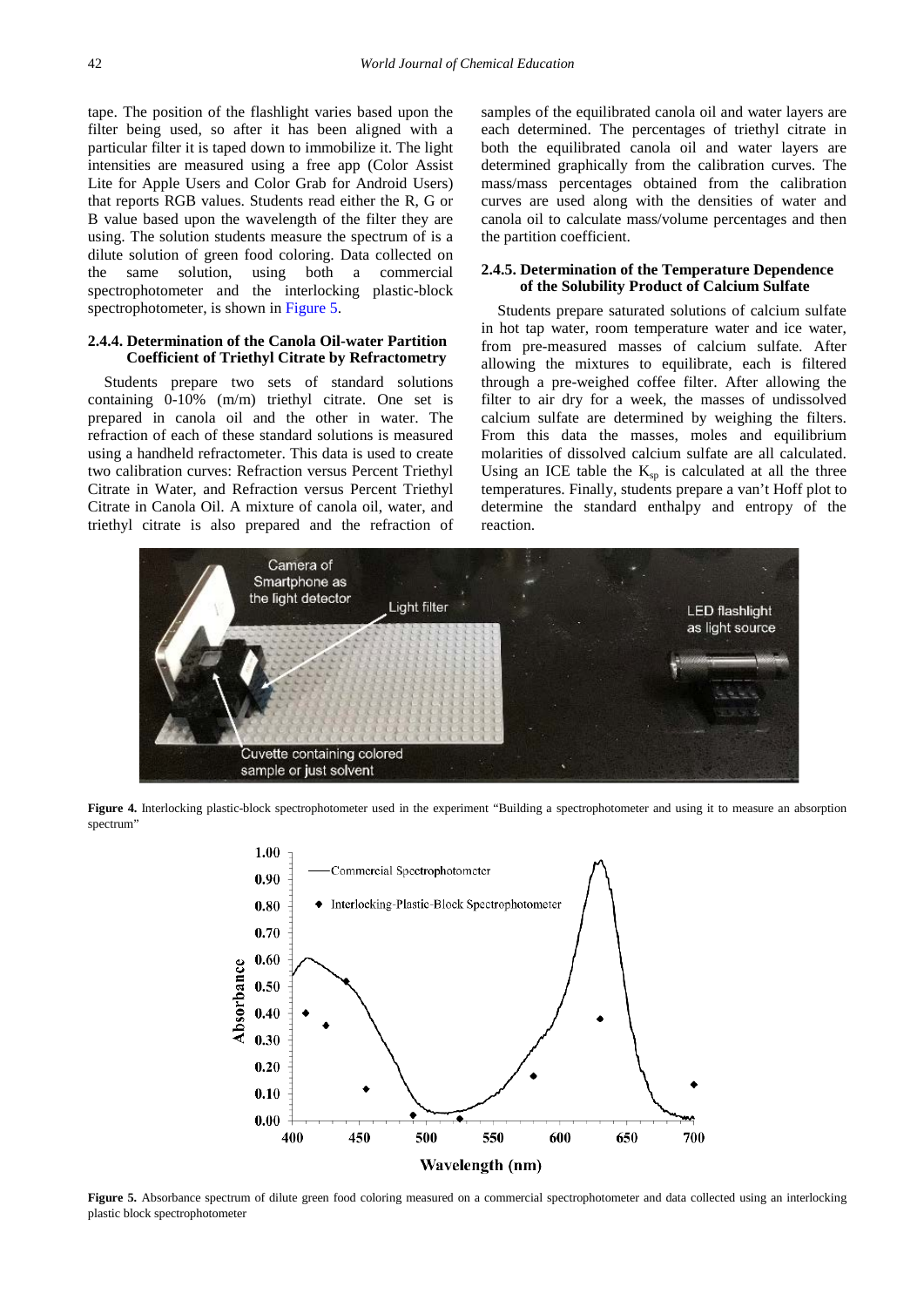#### **2.4.6. Determination of the Osmotic Pressure of a Sports Drink**

Students prepare a series of 11 solutions of known percentage of sucrose (m/m) varying from 0-10%. They also prepare 11 "balloons" of a sports drink in dialysis tubing sealed with knots at each end. The sports drink "balloons" are each dried with a microfiber rag and weighed. Each is then incubated in a different sucrose solution for 30 minutes. After the incubation period they are removed from the sucrose solutions, dried, and weighed again. A graph of *Change in Mass versus Percentage of Sucrose* is prepared and the percentage that is isotonic to the sports drink is determined graphically by interpolating the percentage of sucrose that would result in zero change in mass. That percentage is converted into a molarity of sucrose, and the osmotic pressure of the isotonic sucrose solution and, therefore that of the sports drink is calculated.

#### **2.5. Cost and Logistics**

The process used for preparing, distributing, and having students return the kits varied throughout the seven semesters that the kits have been used due to pandemic restrictions varying. In the spring and summer of 2020 our technical assistants assembled the kits and shipped them to students with prepaid return shipping labels. This approach was unsustainable because it was too labor intensive at our level of staffing, the rate of return was only about 75%, and students packing their own kits for return resulted in substantial leakage and breakage. In the fall 2020 semester due to loosening of pandemic restrictions we were permitted to conduct a check-in period as the first lab meeting, where students came to campus in small groups and assembled their own kits on an assembly line, which our technical assistants had set up. At the end of the semester, students were asked to return the kits by driving up to a designated outdoor drop-off area. Only a few students were unable to drop off in person, and they were accommodated by making shipping arrangements. This approach for assembly and return was much more sustainable because it greatly reduced the preparation time for our technical assistants, it saved a great deal on shipping costs, resulted in much less leakage and breakage, and it improved the rate of return to almost 100%. In addition, these kits now already assembled, were used for the spring 2021 semester by just adding the consumable items and shipping them to students (face-toface check-in was not permitted at our institution in the spring 2021 semester).

The cost for all the materials required to perform these six experiments including both reusable and expendable items was \$57.18/student. The expendable items only accounted for \$6.69/student of this cost though. Shipping of a complete kit was \$8.03 each way. So, while running this sort of program requires a substantial infrastructure investment in the reusable equipment, the cost to sustain it is a small fraction of the cost of the reusable equipment and shipping. If it can be arranged that students can pick up and/or drop the kits off rather than requiring shipping, the sustained costs are even smaller. If these total costs are still beyond budget limitations, five of the six experiments

presented here could be done for about half the total cost mentioned above, since the separatory funnels and refractometers, which are used in a single experiment, account for more than \$25/student.

Most of the materials were purchased retail as needed, since wholesale minimum quantities were impractically large. The refractometers, separatory funnels, graduated cylinders, digital thermometers, scales, cuvettes, and litmus paper were all purchased wholesale because the savings for these items was substantial, and the minimum purchase volume was not unreasonable considering our foreseeable needs and storage space. All these items were ordered from overseas wholesalers with a recommended eight-week lead time, and all were delivered within that time frame. A detailed summary of the costs for all materials for these six experiments and the vendors used are in the supporting files.

### **3. Results**

In the summer of 2021 three sections were surveyed concerning the effectiveness of the top-view camera and the demonstration videos. The results are summarized in [Figure 6.](#page-5-0) Students overwhelmingly found the use of the top-view camera an effective instructional approach, with only 2% of the students rating it as inferior to a face-toface demonstration of laboratory techniques. The videos demonstrating the experimental techniques were also overwhelmingly seen as effective by students, with 95% of the students describing them as helpful.

<span id="page-5-0"></span>

Figure 6. Results of student surveys concerning effectiveness of the topview camera and the educational value of the videos in demonstrating experimental techniques

## **4. Discussion**

The pandemic has created an unprecedented challenge for the development of laboratory curriculum that can be delivered remotely. There may be many factors besides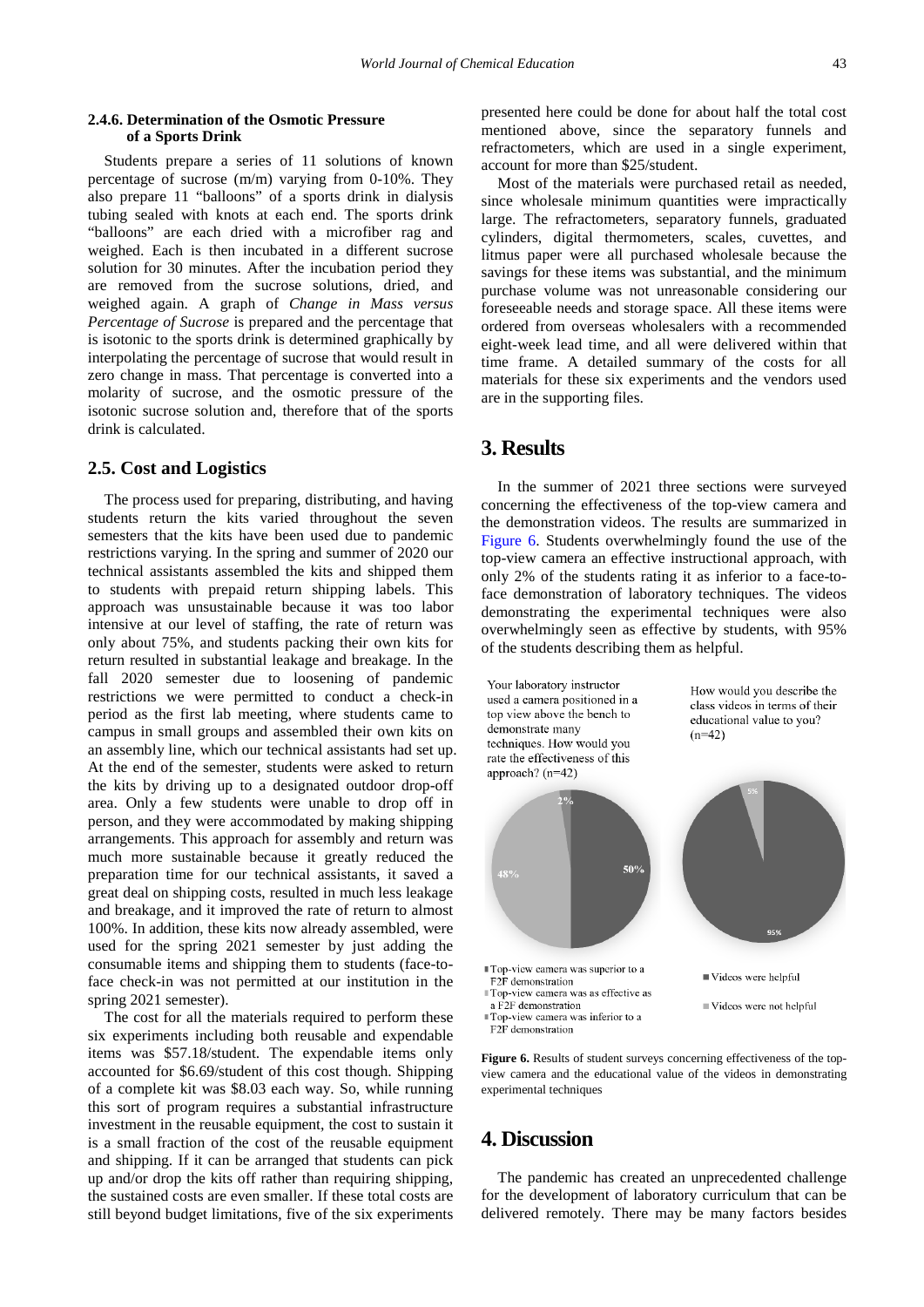the loss of hand-on laboratory work that have negatively impacted student's remote learning during the pandemic, such as the loss of peer interaction and increased cognitive load [\[16\]](#page-6-8) but the transition to a remote learning format by virtually every institution teaching laboratory science raises the stakes on a question that has been considered in the chemical education community for a long time, about how to precisely define the value of traditional hands-on laboratory work. [\[17\]](#page-7-0) Despite the time-honored belief that its value is self-evident, data on its pedagogic value is ambiguous, or at least unsatisfyingly clear, in establishing that it is essential.  $[18]$  We agree that the pedagogic basis of traditional hands-on laboratory work should be studied and defined more precisely as other authors have suggested  $[19,20]$ , but until that occurs, we also believe the viewpoint, that traditional hands-on laboratory work is essential, should be the basis of curriculum developed. We think this viewpoint is well expressed in the American Chemical Society policy statement on the "Importance of hands-on laboratory science". [\[21\]](#page-7-3) While the experiments presented here do meet the description of being hands-on laboratory science, as educators our primary concern with their continued use is that these experiments have replaced exposure to traditional experiences, with alternate activities designed to be performed safely at home. As educators we do not see an alternative approach that is financially feasible that could replicate many types of traditional experiences in a hands-on remote format. We would like to suggest that a combination of hands-on experiments suitable for at-home use, along with simulations [\[22,23\]](#page-7-4) videos or other modes of delivery, which have been selected to complement the deficiencies these experiments have in providing exposure to traditional laboratory experiences, would be an effective approach to satisfying the ACS policy statement.

## **5. Conclusion**

The experiments described here have served the educational needs of our students effectively through the pandemic and we have received nothing but positive feedback about them from students. If remote laboratory learning continues at our institution using hands-on athome wet labs with kits, the use of top-view cameras will be recommended for all lab instructors. The top-view camera will also be used to conduct simultaneous face-toface and remote lectures. If remote laboratory instruction does continue at our institution, the approach that is most sustainable, from the standpoint of cost and logistics, will be to request that students come to campus to assemble and return their kits, if at all possible. Concerning the value of hands-on laboratory science, we believe traditional face-to-face laboratory experiences have many learning goals that cannot be replicated remotely by any approach, but that hands-on wet labs designed to be performed at home, such as those presented here, complemented with simulations or videos selected to expose students to unique aspects of traditional face-toface laboratory science, may be an effective approach to meeting the ACS policy statement when teaching remotely.

# **Acknowledgements**

The author would like to express his gratitude to Jennifer Schwartz-Poehlmann, Amy Chu, Marta Kowalczyk, Justyna Widera-Kalinowska, Suresh Tewani, Sharon Lall-Ramnarine, Jianwei Fan, Gopal Subramanian, Jennifer Chabra and Christopher Enright for reviewing and providing feedback on the procedures and videos for the experiments presented here, and American Chemical Society for their support of the Teachers and YCC Future-Teachers Members Collaborative Digital Science Library Project.

## **Statement of Competing Interests**

The author has no competing interests

# **References**

- <span id="page-6-0"></span>[1] D. Kennepohl, "Using home-laboratory kits to teach general chemistry," *Chem. Educ. Res. Pract.*, vol. 8, no. 3, 2007.
- [2] E. Boschmann, "Teaching Chemistry via Distance Education," *J. Chem. Educ.*, vol. 80, no. 6, p. 704, Jun. 2003.
- <span id="page-6-1"></span>[3] S. Burchett and J. L. Hayes, "Online Chemistry: The Development and Use of a Custom In-House Laboratory Kit," in *Online Approaches to Chemical Education*, vol. 1261, American Chemical Society, 2017, pp. 5-57.
- <span id="page-6-2"></span>[4] R. L. Sansom, "Pressure from the Pandemic: Pedagogical Dissatisfaction Reveals Faculty Beliefs," *J. Chem. Educ.*, vol. 97, no. 9, pp. 2378-2382, Sep. 2020.
- <span id="page-6-3"></span>[5] T. Russo, "A low-cost conductivity apparatus," *J. Chem. Educ.*, vol. 63, no. 11, p. 981, Nov. 1986.
- [6] D. A. Katz and C. Willis, "Two safe student conductivity apparatus," *J. Chem. Educ.*, vol. 71, no. 4, pp. 330-332, Apr. 1994.
- [7] B. R. Ganong, "Hand-Held Conductivity Meter and Probe for Small Volumes and Field Work," *J. Chem. Educ.*, vol. 77, no. 12, p. 1606, Dec. 2000.
- [8] S. Set and M. Kita, "Development of a Handmade Conductivity Measurement Apparatus and Application to Vegetables and Fruits," *J. Chem. Educ.*, vol. 91, no. 6, pp. 892-897, Jun. 2014.
- <span id="page-6-4"></span>[9] H. E. Simmons, B. Matos, and S. A. Simpson, "Analysis of injury data to improve safety and training," *J. Chem. Heal. Saf.*, vol. 24, no. 1, pp. 21-28, Jan. 2017.
- <span id="page-6-5"></span>[10] J. Huang, "Successes and Challenges: Online Teaching and Learning of Chemistry in Higher Education in China in the Time of COVID-19," *J. Chem. Educ.*, vol. 97, no. 9, pp. 2810-2814, Sep. 2020.
- <span id="page-6-6"></span>[11] J. F. Destino and K. Cunningham, "At-Home Colorimetric and Absorbance-Based Analyses: An Opportunity for Inquiry-Based, Laboratory-Style Learning," *J. Chem. Educ.*, vol. 97, no. 9, pp. 2960-2966, Sep. 2020.
- [12] J. L. Andrews *et al.*, "Experimenting with At-Home General Chemistry Laboratories during the COVID-19 Pandemic," *J. Chem. Educ.*, vol. 97, no. 7, 2020.
- [13] W. Al-Soufi, J. Carrazana-Garcia, and M. Novo, "When the Kitchen Turns into a Physical Chemistry Lab," *J. Chem. Educ.*, vol. 97, no. 9, pp. 3090-3096, Sep. 2020.
- [14] K. V Oskolok, O. V Monogarova, and A. V Garmay, "Molecular Optical Analyzers Based on Smartphones for High School and Universities," *J. Chem. Educ.*, vol. 98, no. 6, pp. 1937-1945, Jun. 2021.
- <span id="page-6-7"></span>[15] D. R. Albert, M. A. Todt, and H. F. Davis, "A Low-Cost Quantitative Absorption Spectrophotometer," *J. Chem. Educ.*, vol. 89, no. 11, pp. 1432-1435, Oct. 2012.
- <span id="page-6-8"></span>[16] K. A. Jeffery and C. F. Bauer, "Students' Responses to Emergency Remote Online Teaching Reveal Critical Factors for All Teaching," *J. Chem. Educ.*, vol. 97, no. 9, pp. 2472-2485, Sep. 2020.